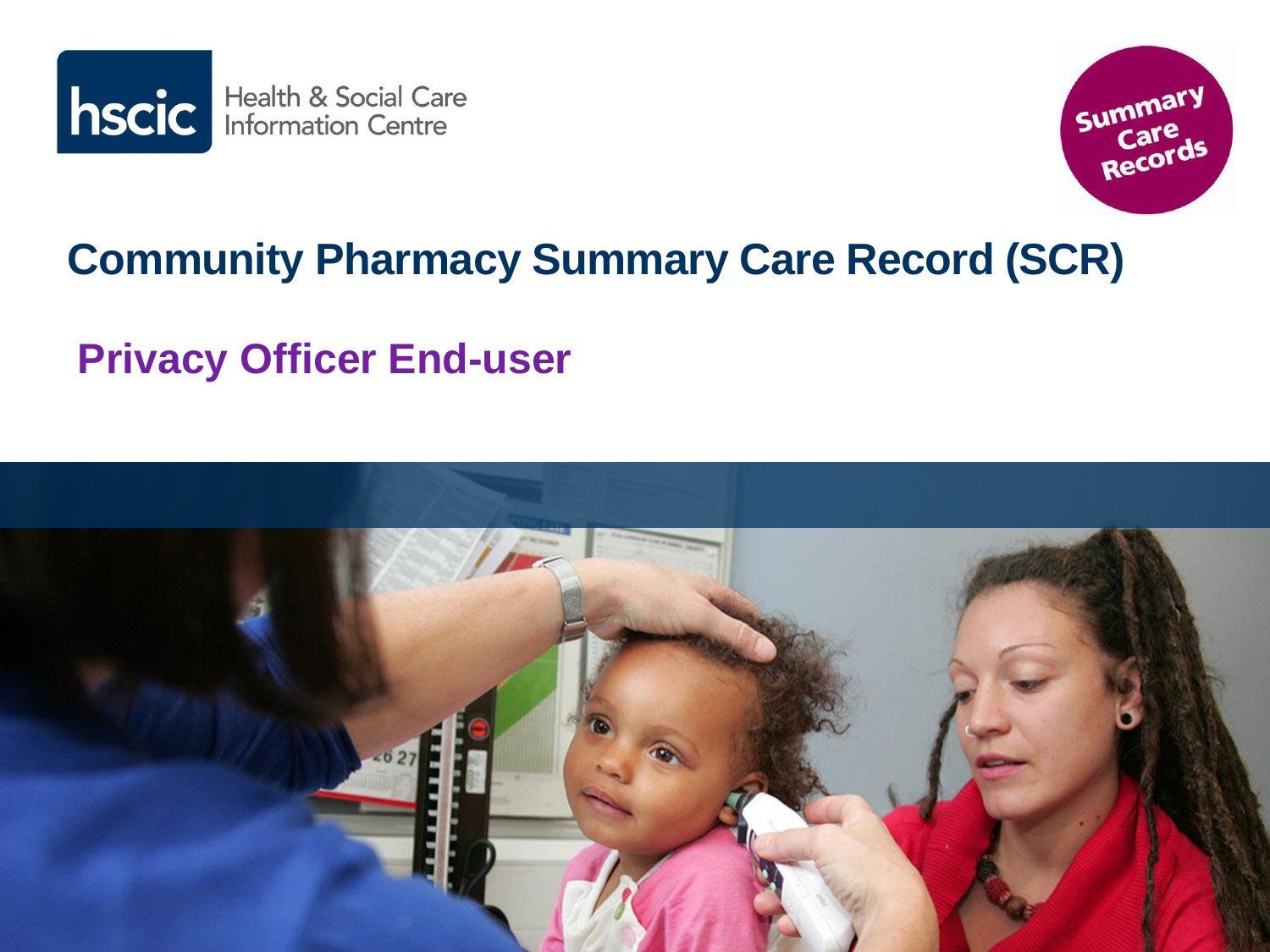## **Introduction**

This Privacy Officer module:

- Is designed for all staff with the responsibility of monitoring alerts and auditing viewing activity in community pharmacy
- Summarises how to monitor alerts and audit viewing activity
- Suggests some best practice to help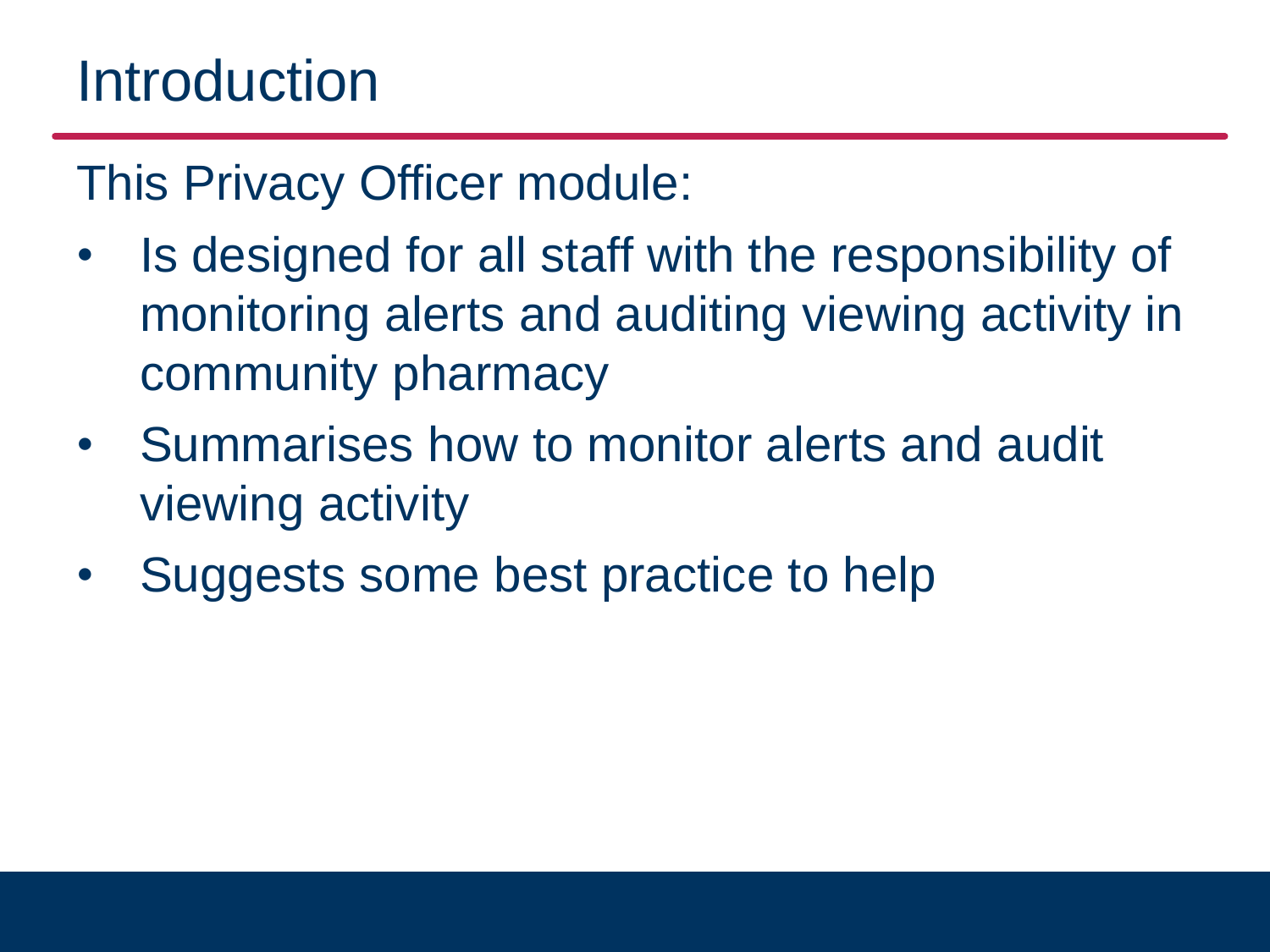#### Consent and Patient Choice Recap

#### Creation of an SCR:

Patient can opt out or in at any time as often as they like

#### Viewing SCRs:

- The patient asked permission to view before health professional can access their SCR
- Emergency Access is available to some users if permission cannot be obtained e.g. the patient is unconscious or confused
- Alerts can be generated when SCR is used
- A Privacy Officer needs to monitor these alerts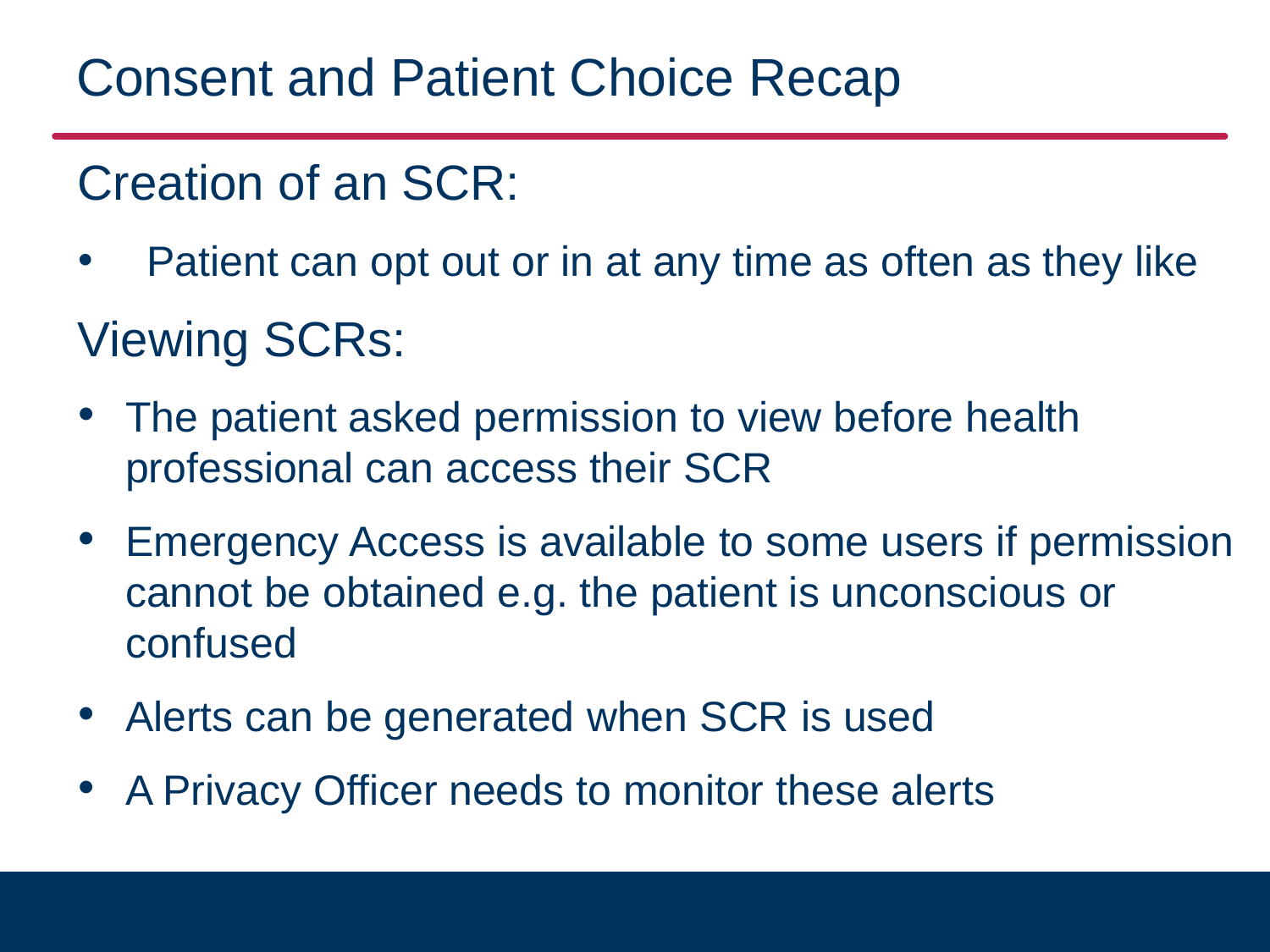# Privacy Officer Role and Responsibilities

The Privacy Officer role can be:

- Specifically for the purpose of SCR; or
- Incorporated into the existing IG function of an organisation

The Privacy Officer should:

- Receive alert notifications
- Investigate alerts e.g. matching a self claimed LR alert to the local record of patient care (PMR) or identifying unusual patterns of Accesses
- Escalate inappropriate accesses
- Ensure local IG processes incorporate SCR viewing activity e.g. Information Governance Policy, Confidentiality Policy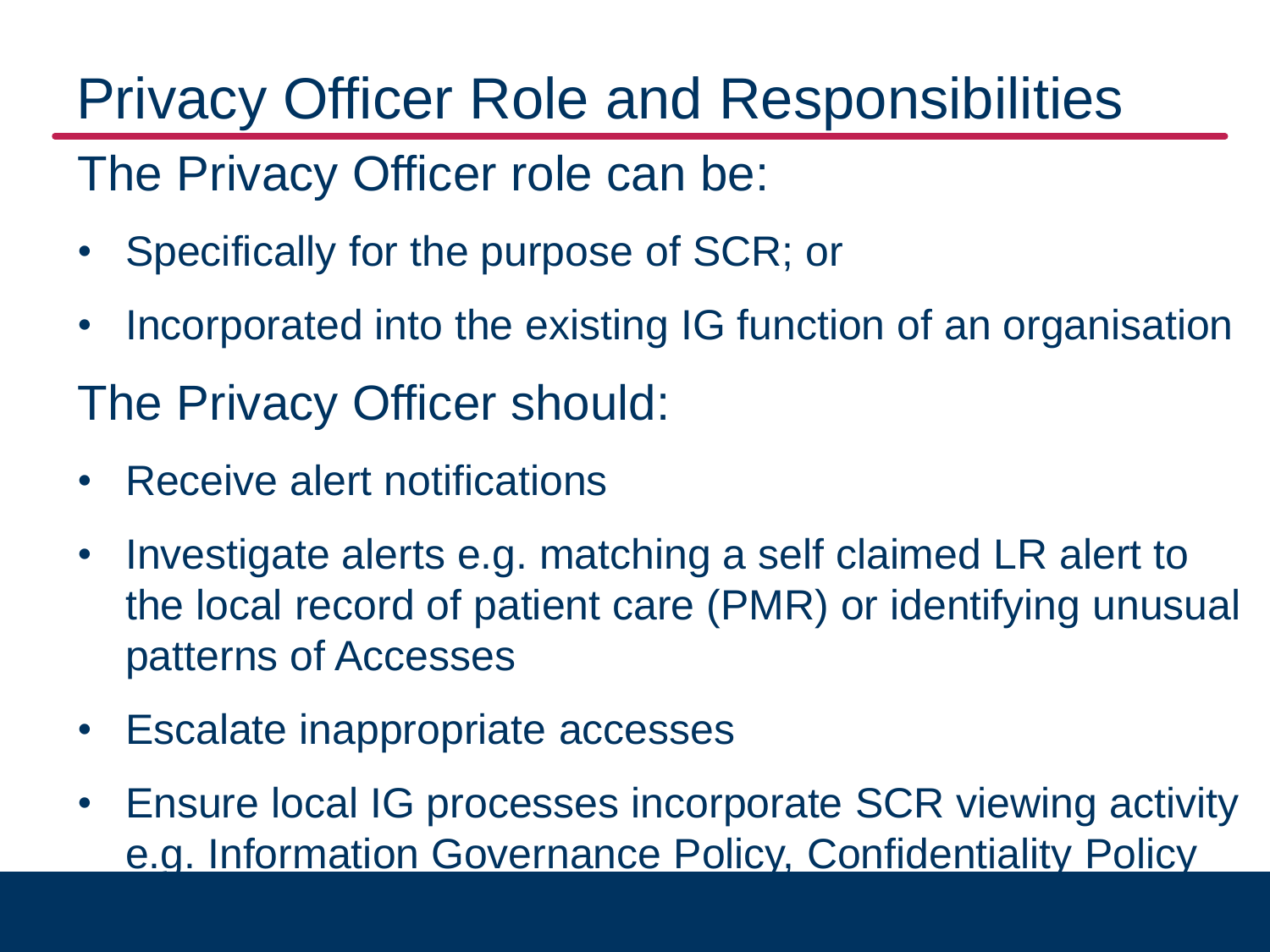## Alert Generation

- Alerts will be generated when a pharmacy staff member views an SCR and that action needs to be verified and/or investigated
- Alerts will identify the patient whose record has been viewed, the user that has viewed the record and the site the access occurred
- The following actions will generate an alert:
	- Use of clinician self claimed LR
	- **Use of Emergency Access**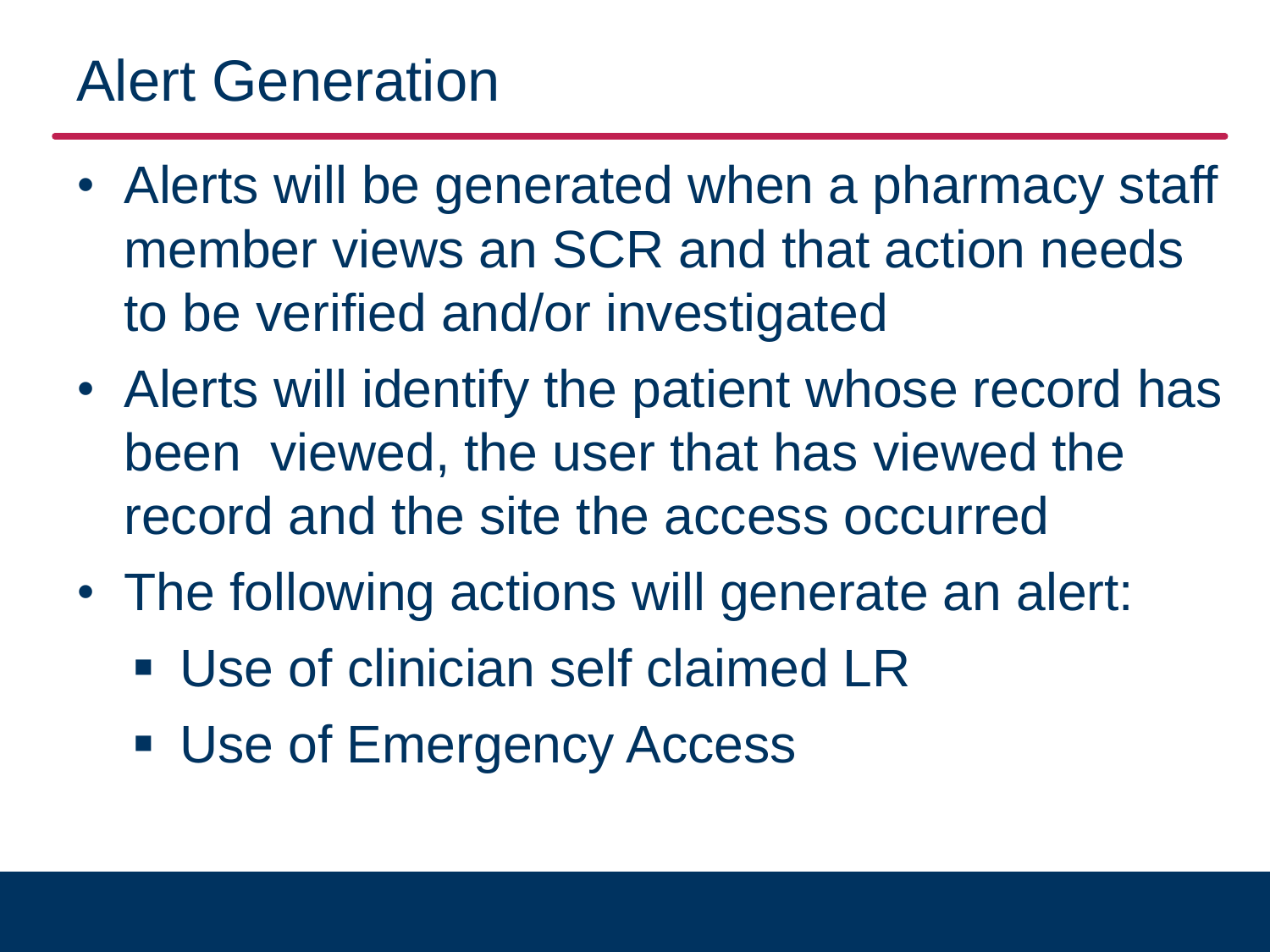## Monitoring Alerts

- When an alert is generated, a notification will be created and sent to the person responsible for monitoring the alerts
- These notifications can be switched off and reports should be run instead on a regular basis for monitoring and investigation
- The tool for monitoring and managing alerts is called the Alert Viewer
- Each organisation must ensure that they have a nominated responsible officer (normally the Privacy Officer), with the correct RBAC on their smartcard, to access this tool and manage the alert process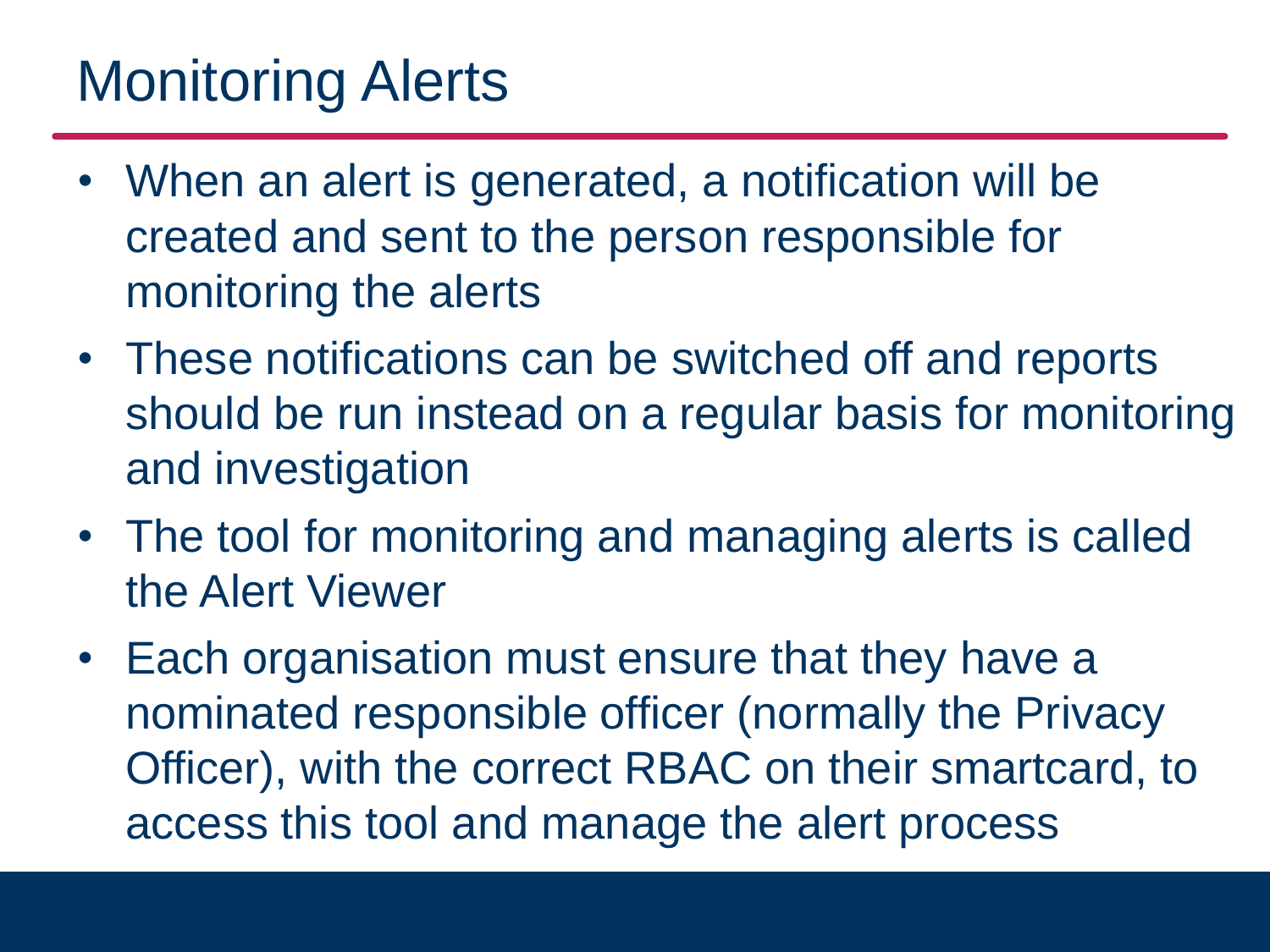Subject: Alert Notification

urn:nhs:names:services:lrs: Create LR (Self Claimed) alert on 19-Jun-2014 12:33:20 by **This will be the site code**

Alert Id: 7E07F1A7-A924-4FF1-B8A9-D44FFA4FCB72

This message is sent automatically based on information held on the Spine. To stop receiving alerts, please contact your local Spine administrator. Please do not reply to this email.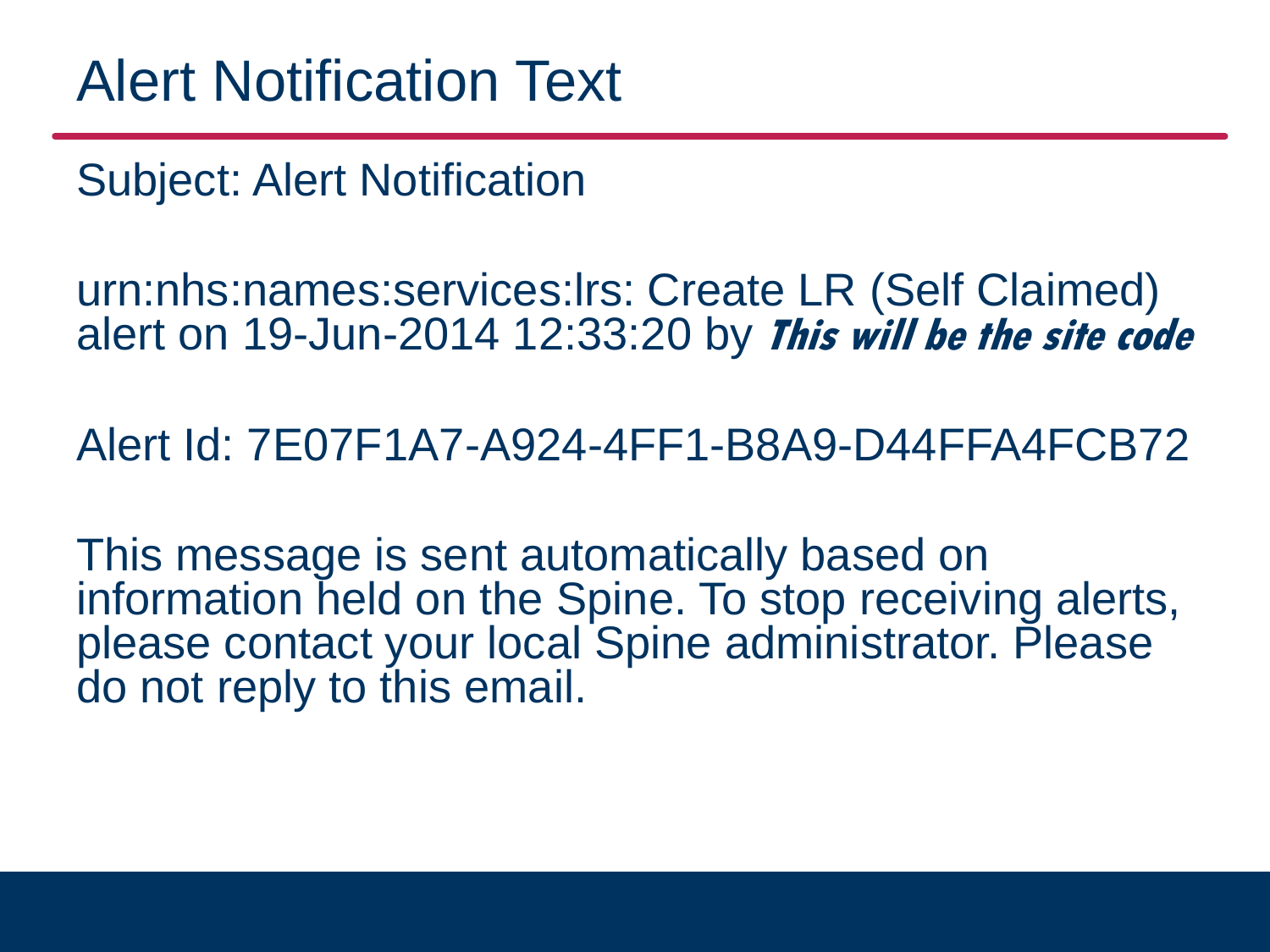# Email Notification in Alert Viewer



Email alerts can only be received be emails with the following extensions: @nhs.net/uk - @gov.uk - @mod.uk @police.uk - @Cjsm.net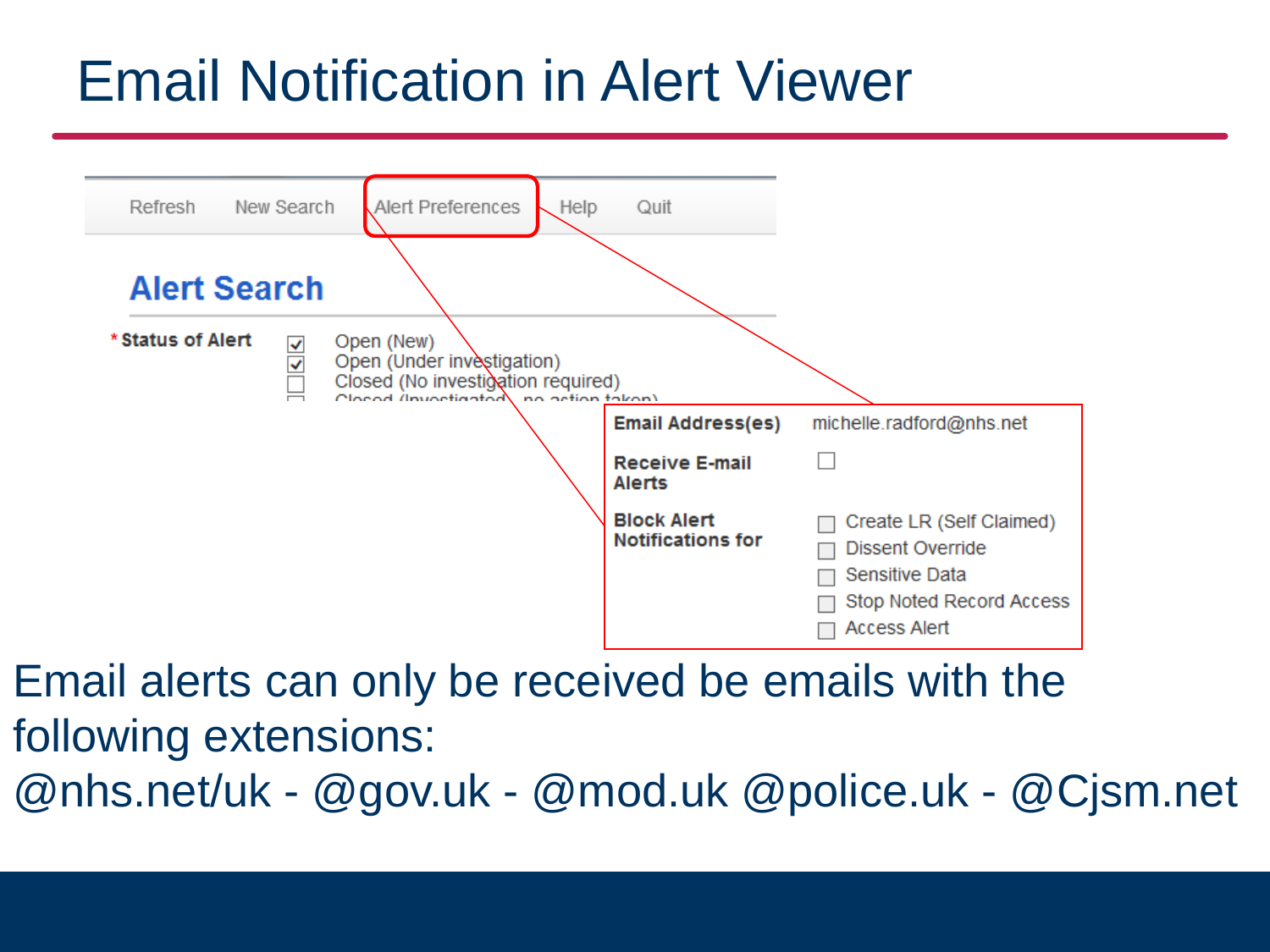# Alert Types



- All of the alert types will need to be managed but some are more common than others
- How they will be managed will be decided by the local organisations IG policies and procedures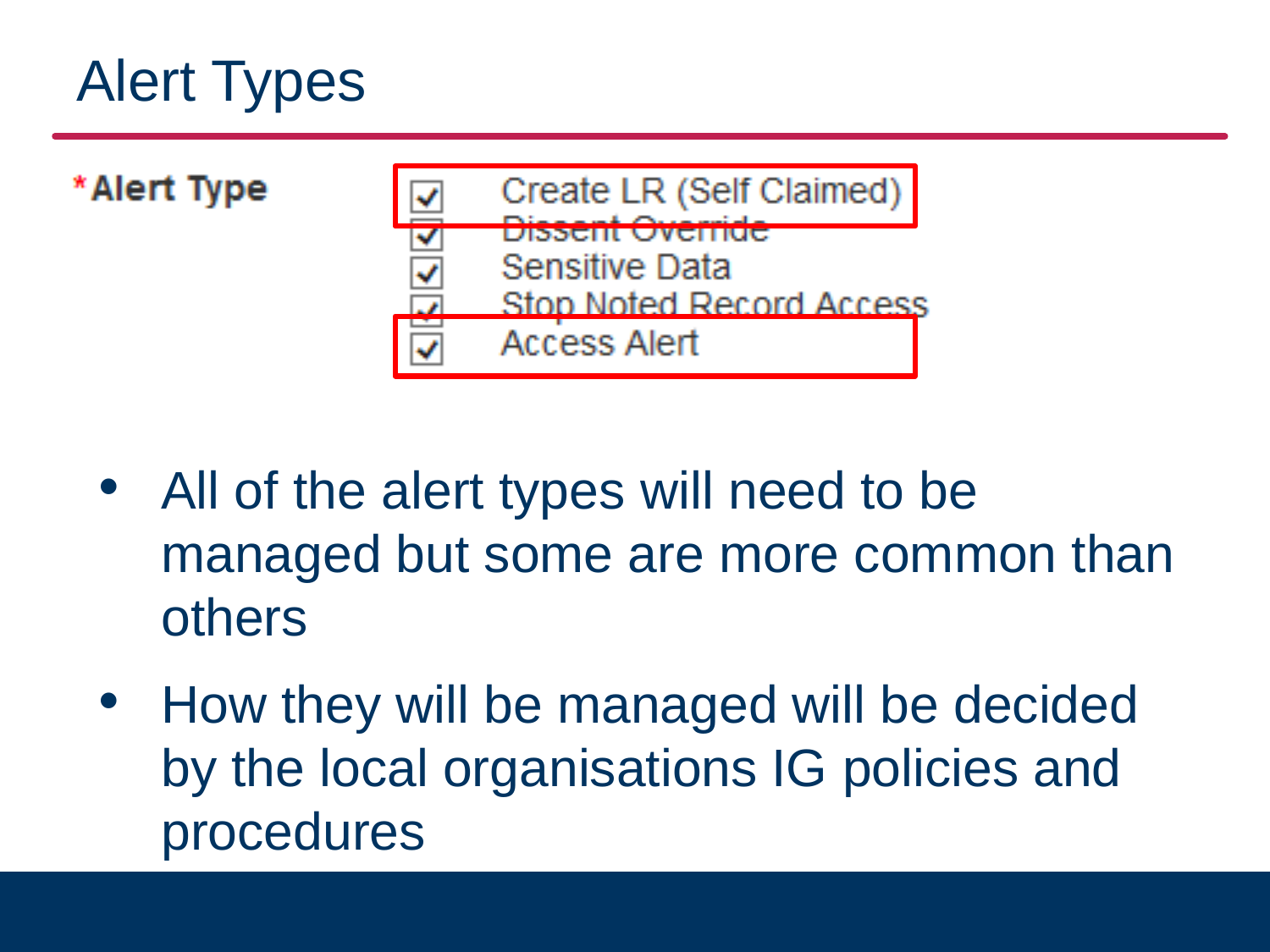#### Locum Accesses

- Regular locums should have the sites ODS code assigned to their smartcard
- Irregular Locums will have a generic code on their smartcard (FFFFF)
- What ever type of access they perform they (irregulars) should record the site ODS code into the comments box
- This can then be cross checked with that days staff logs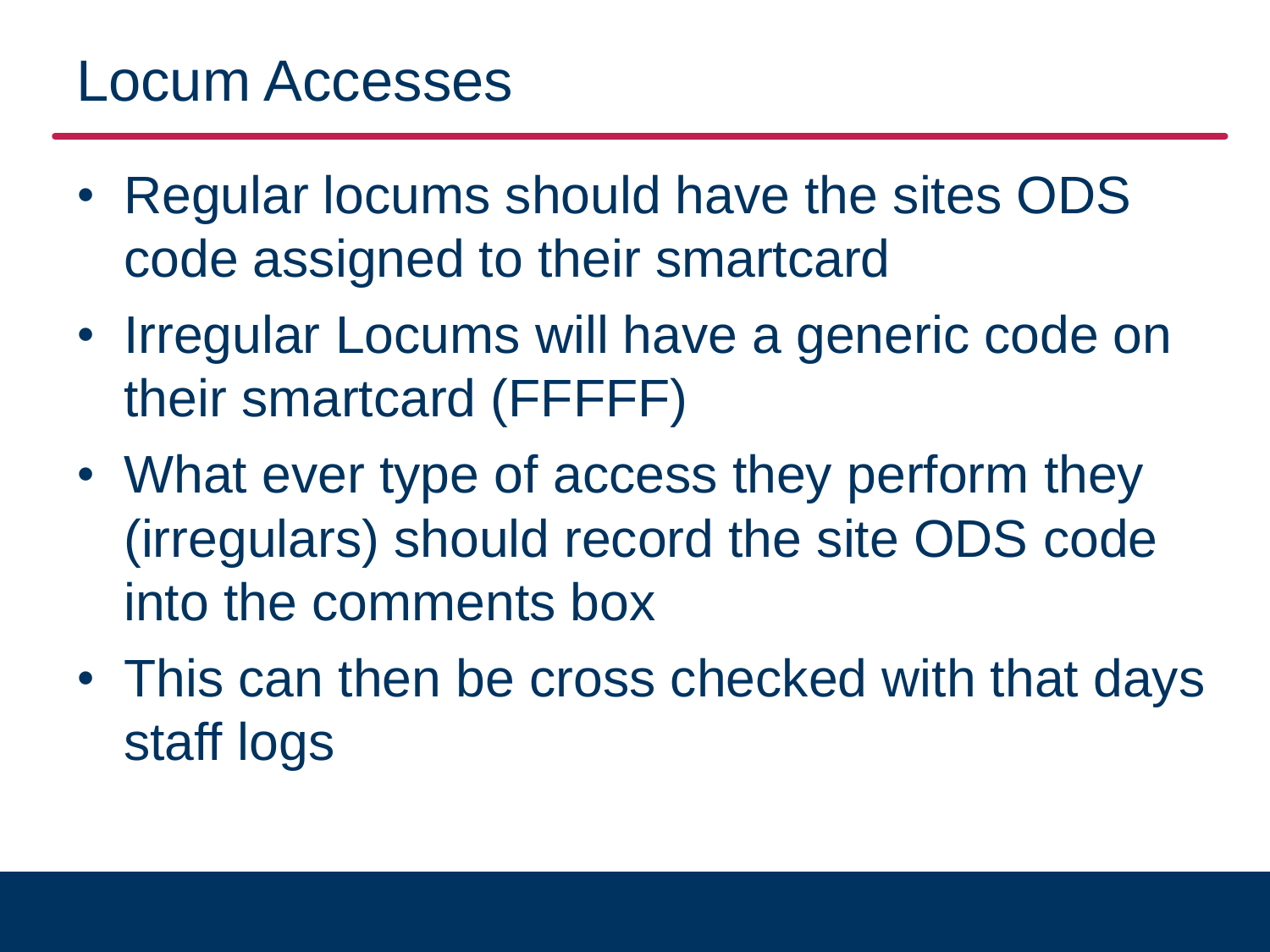#### Comments Box

#### **NHS Summary Care Record Access Management**

STOP. Has this patient given permission to view their Summary Care Record?

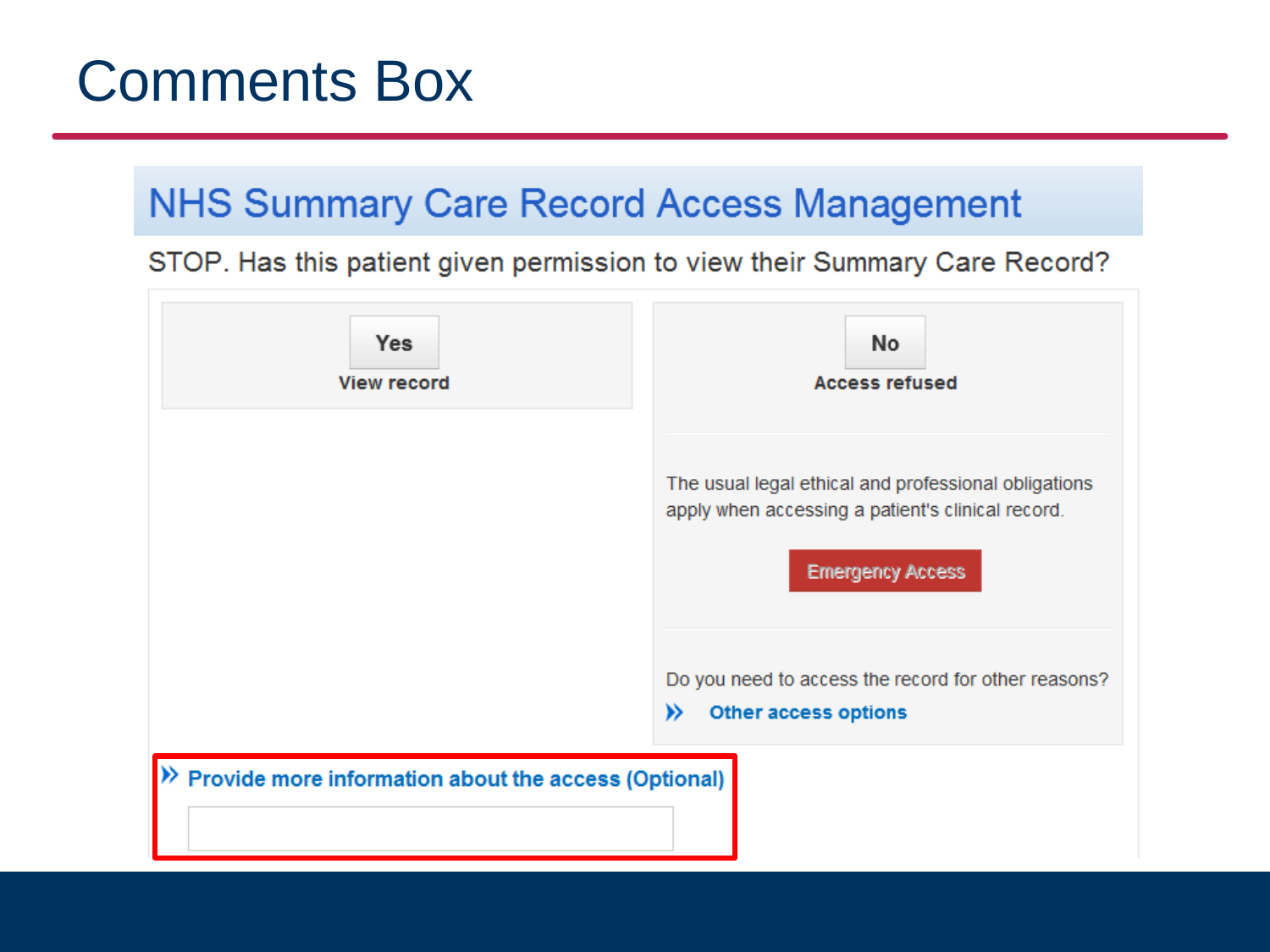#### Multiple Sites

- Some privacy officers will be responsible for multiple sites
- Within the alert viewer there is a facility to search for different ODS codes that are allocated to that Privacy Officer

| <b>Organisations</b>        | ALL $(101)$                                         |
|-----------------------------|-----------------------------------------------------|
| <b>Patient NHS No</b>       | [nnn nnn nnnn]                                      |
| Originator name             | [Surname Forename]                                  |
| <b>Originator Unique ID</b> | [nnnnnnnnnnn]                                       |
| <b>Alert ID</b>             |                                                     |
| Alert date from             | ₩<br>₩<br>to $\lceil$ dd-Mmm-yyyy]<br>[dd-Mmm-yyyy] |
|                             | 00:00<br>24:00                                      |
| <b>Order By</b>             | Date/Time Descending                                |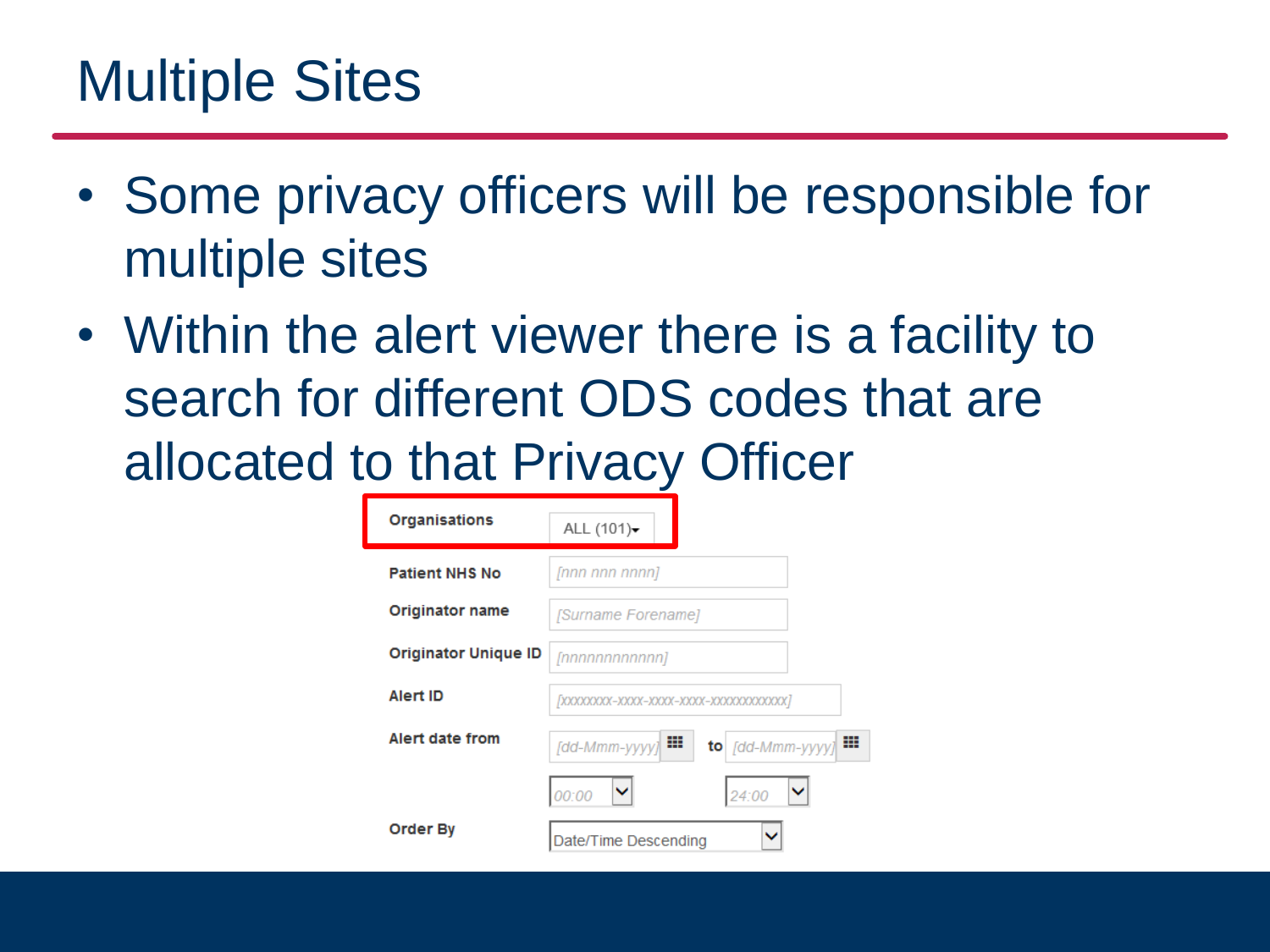## Investigating Alerts

- IG alerts can be viewed using the Alert Viewer which enables:
	- The recording and storage of IG alerts with the capability to search, view and close alerts
	- The generation of IG alert notifications
- Alert Viewer is accessed using the Spine Portal or directly from the desktop
- Access is granted as part of the Privacy Officer RBAC role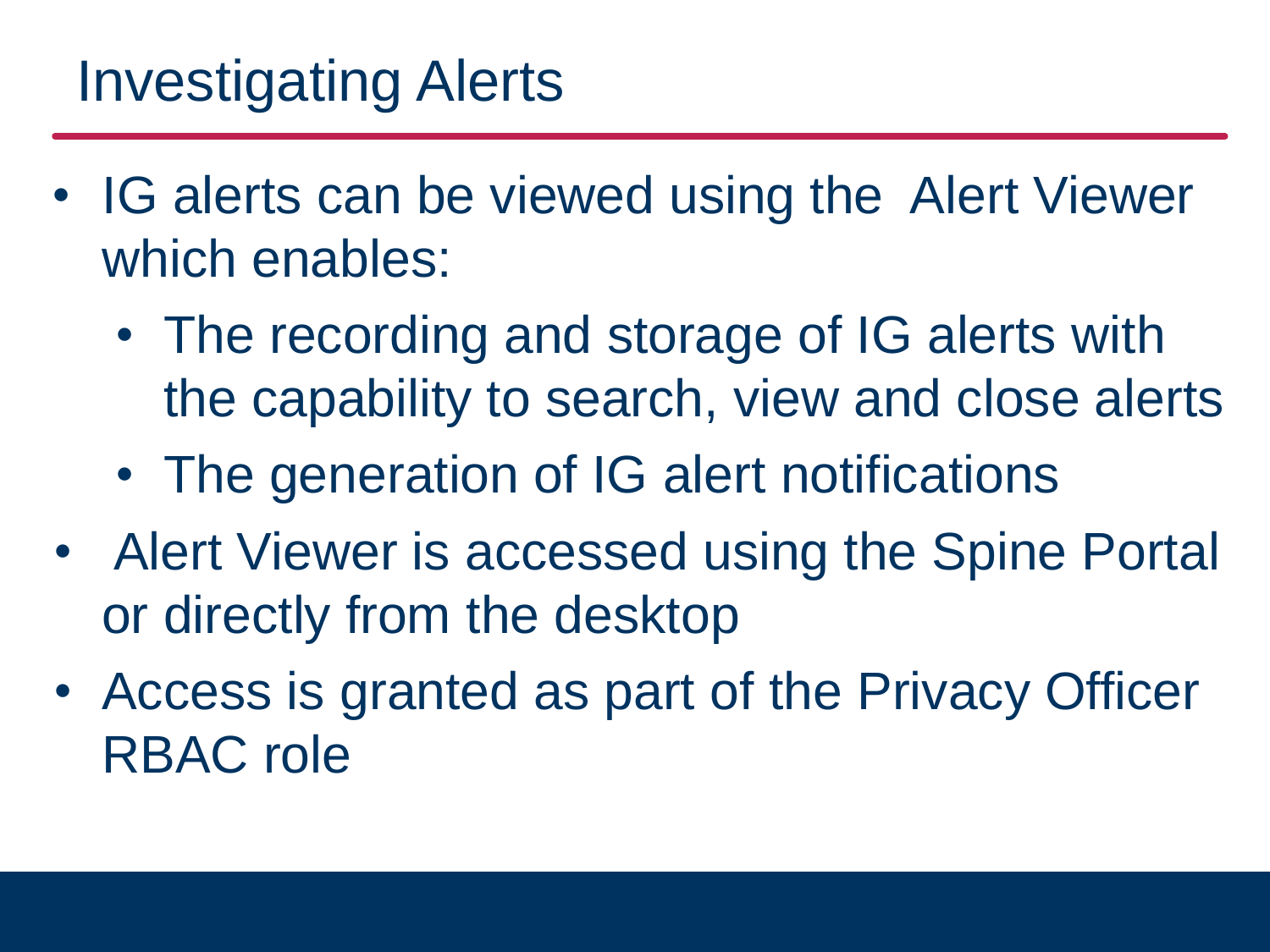## Reconciling accesses

- Organisations are responsible for auditing accesses to their records and for providing responses to queries from patients requesting details of who has accessed their record
- Required by Care Record Guarantee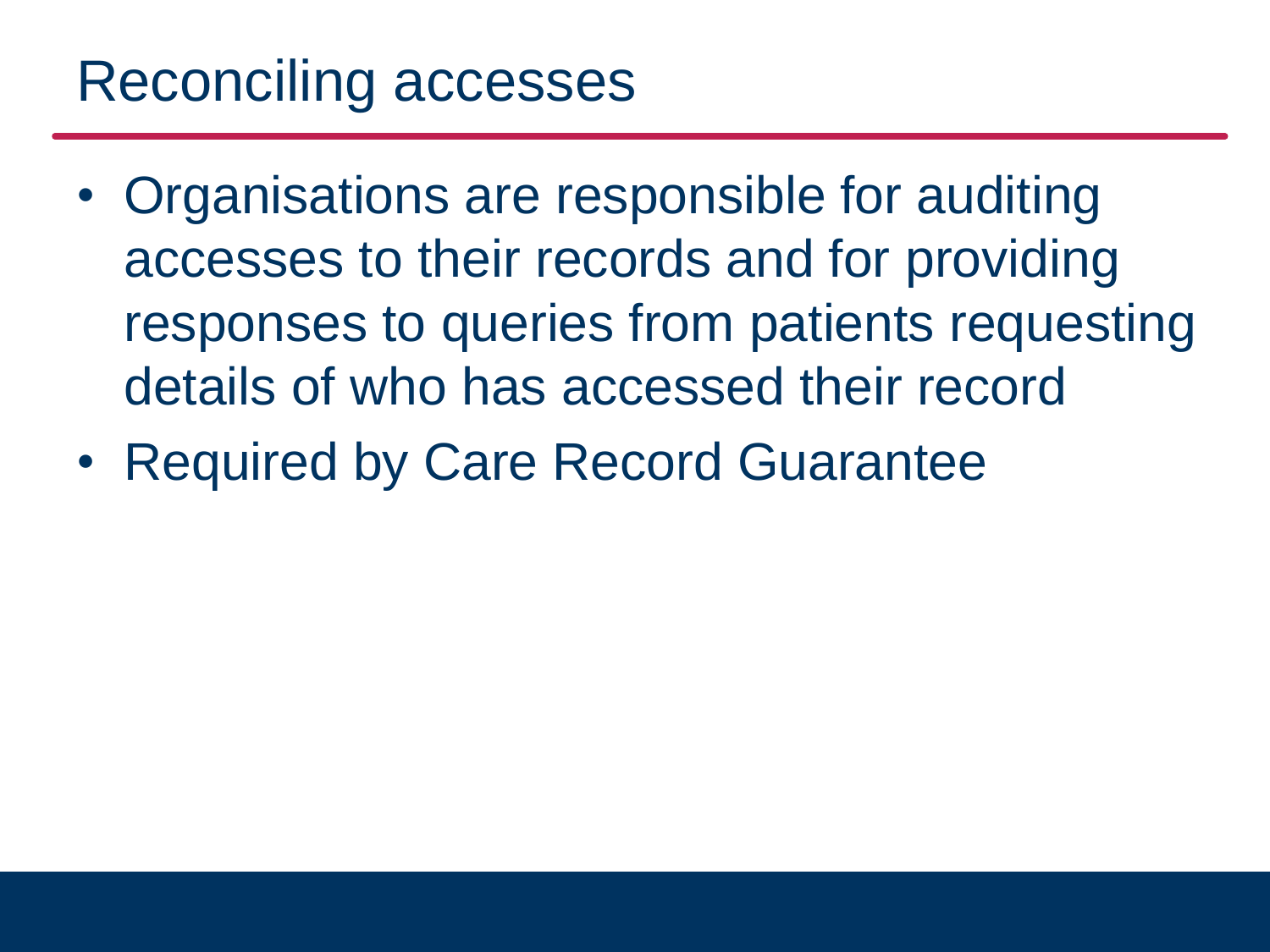# Example Business Processes for POs

- Business processes are needed for the Privacy Officer to define how to investigate alerts
- The following activities need to included in these processes:
	- Receiving notifications or running reports
	- Investigating alerts e.g. matching a self claimed LR alert to the local record or identifying unusual patterns of accesses
	- Escalating inappropriate accesses to relevant parties
	- Closing and updating the alert status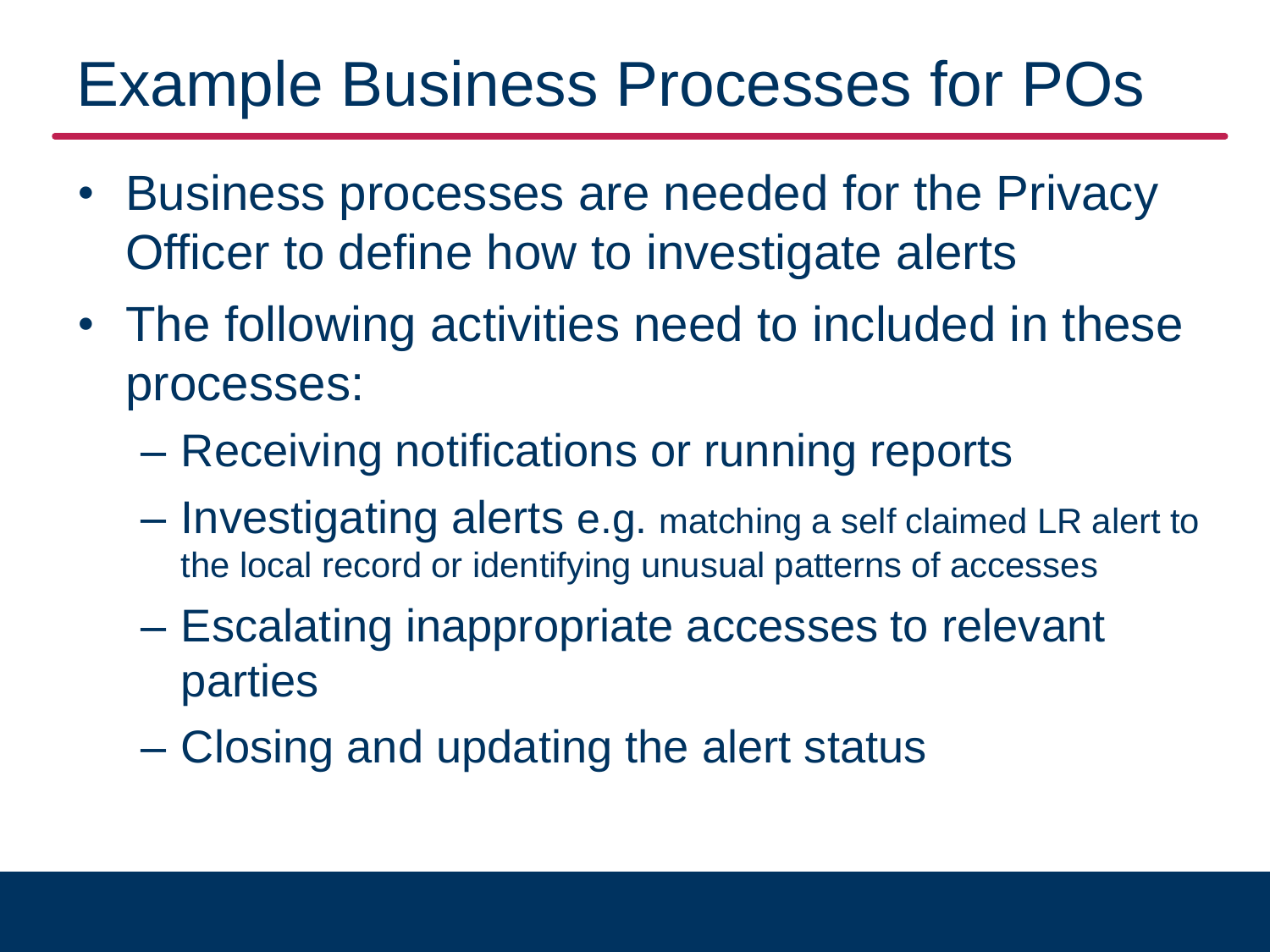# Example Business Process

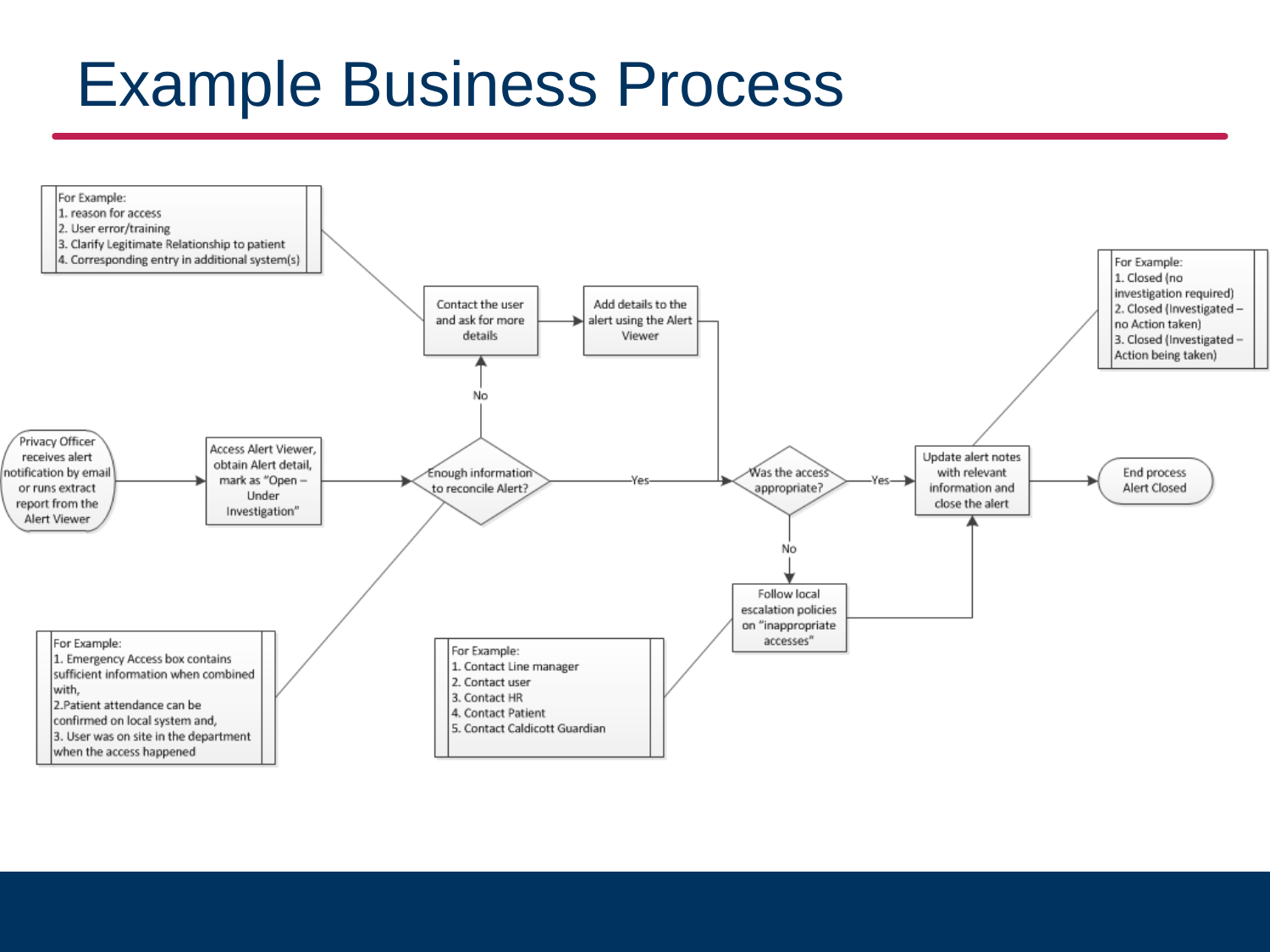## Alert Tools Demonstration

• Demonstrations are available for the following:

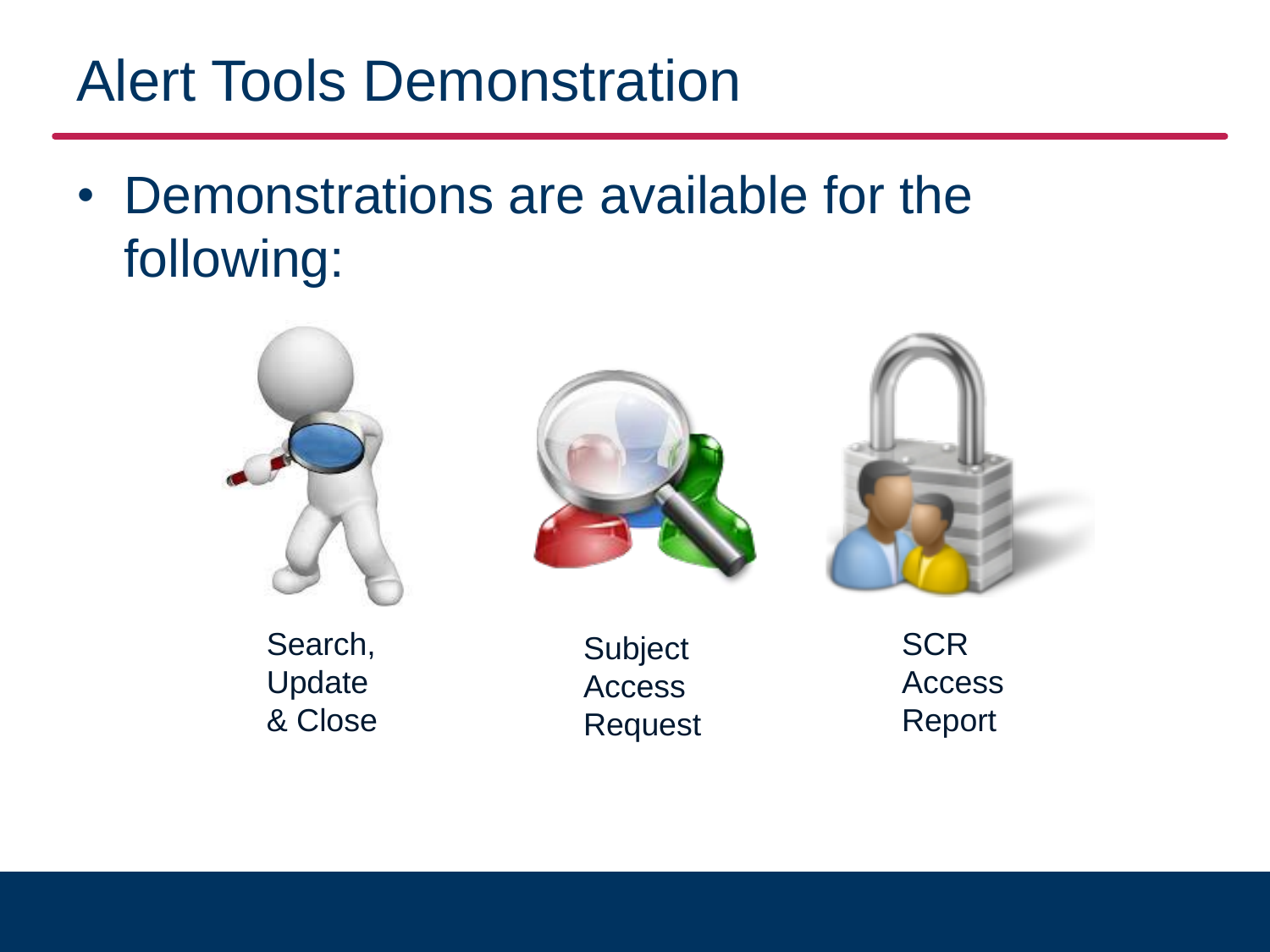## Auditing SCR Activities

- NHS organisations are responsible for auditing accesses to their records and for providing responses to queries from patients requesting details of who has accessed their record
- Required by Care Record Guarantee
- In order to run audit reports for SCR viewing activity, Privacy Officers can use:
	- The Spine Reporting Service (SRS) if the viewing system was SCRa (accessed via the Spine Portal)
	- Reports on the host system if the viewing system was an integrated solution e.g. Adastra or Ascribe Symphony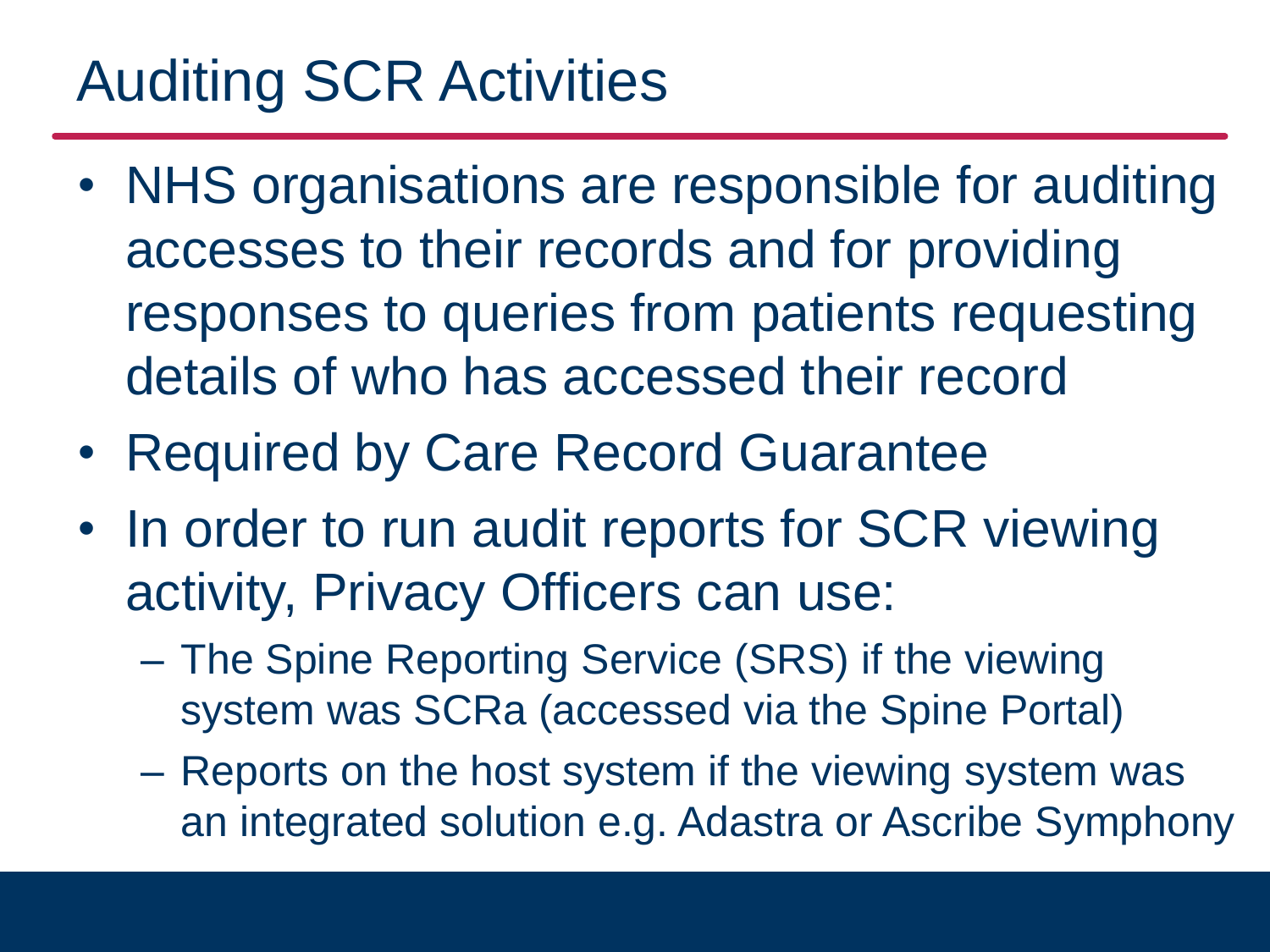A subject access request (SAR) as defined by the Data Protection Act 1988, is when a patient wishes to know who has looked at their information in that organisation.

- Not many patients make a SAR. Very Rare.
- Normally these are received via the organisations Caldicott Guardian or IG manager
- In the event that the PO can see multiple sites information should only be provided on the organisation/sites that the PO is responsible for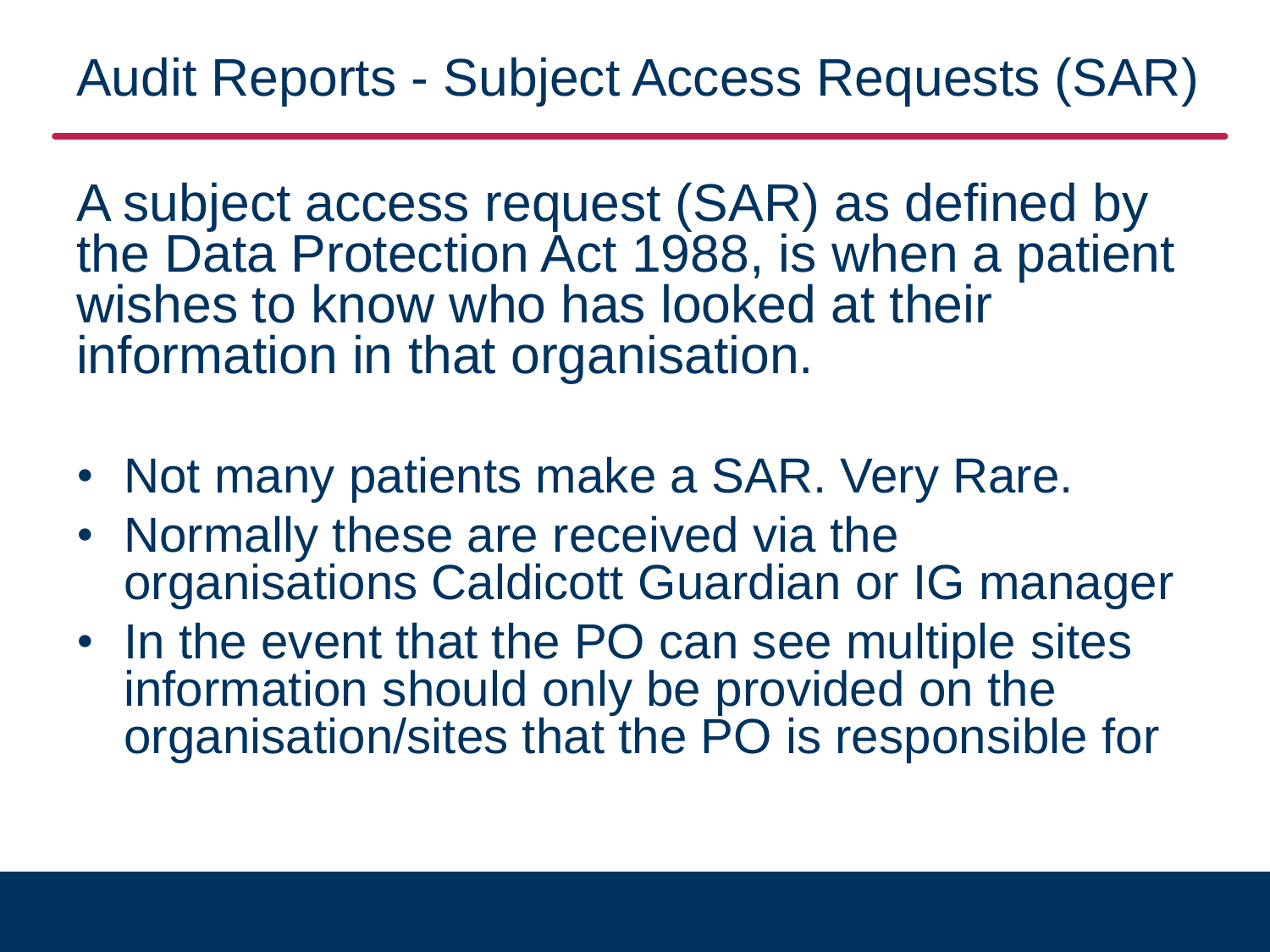#### Audit Reports - Other types

When the viewing system is SCRa, various reports are available including:

- Users that have accessed a specific record
- Records accessed by a specific user
- Transaction detail report
- SCR Access Report

#### **Access is granted as part of the Privacy Officer RBAC role**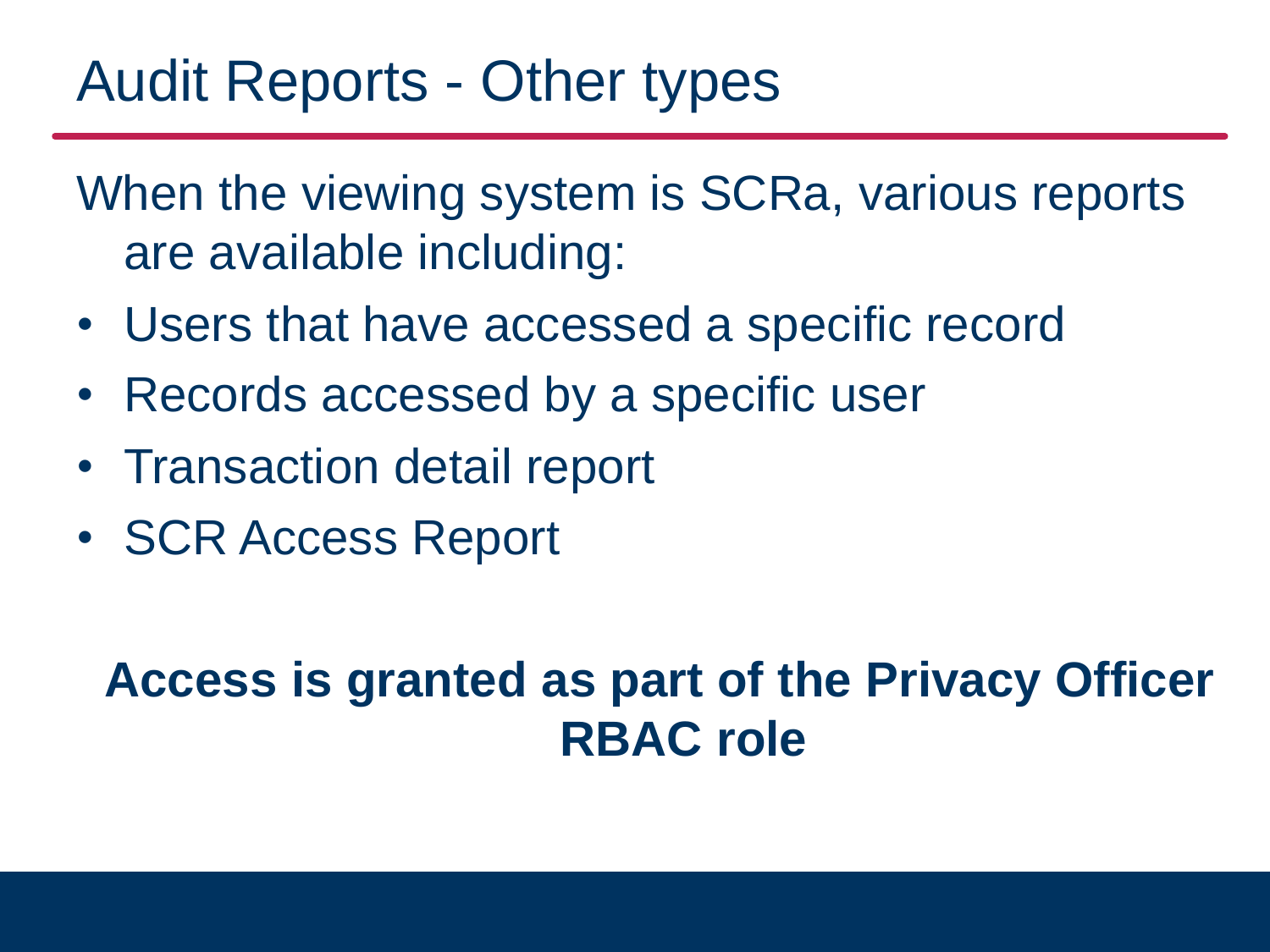## Privacy Officer RBAC Role

#### Privacy Officer

- S8002 : G8003 : R0001
- Admin and Clerical : Admin and Clerical : Privacy Officer
- Activities :
- B0016 Receive Self Claimed LR Alerts
- B0015 Receive Legal Override and Emergency View Alerts
- B0018 Receive Seal alerts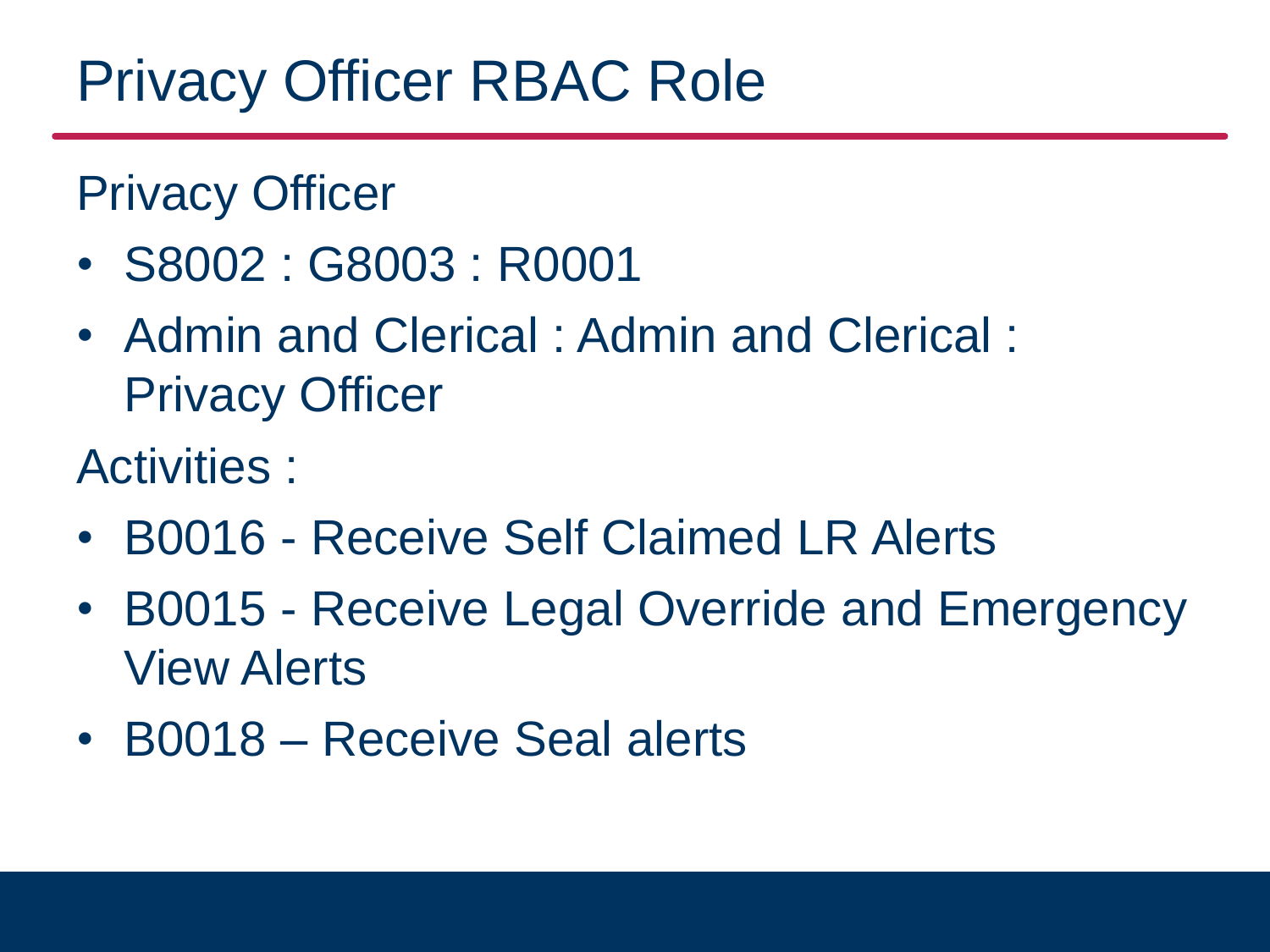## Additional Information

- SCR IG Pages **<http://systems.hscic.gov.uk/scr/implement/ig>**
- Alert Viewer user guide

**<http://systems.hscic.gov.uk/scr/library/iguseguid.pdf>**

• Authentication and Role Based Access Control **[http://systems.hscic.gov.uk/rasmartcards/strateg](http://systems.hscic.gov.uk/rasmartcards/strategy/raoverview) y/raoverview**